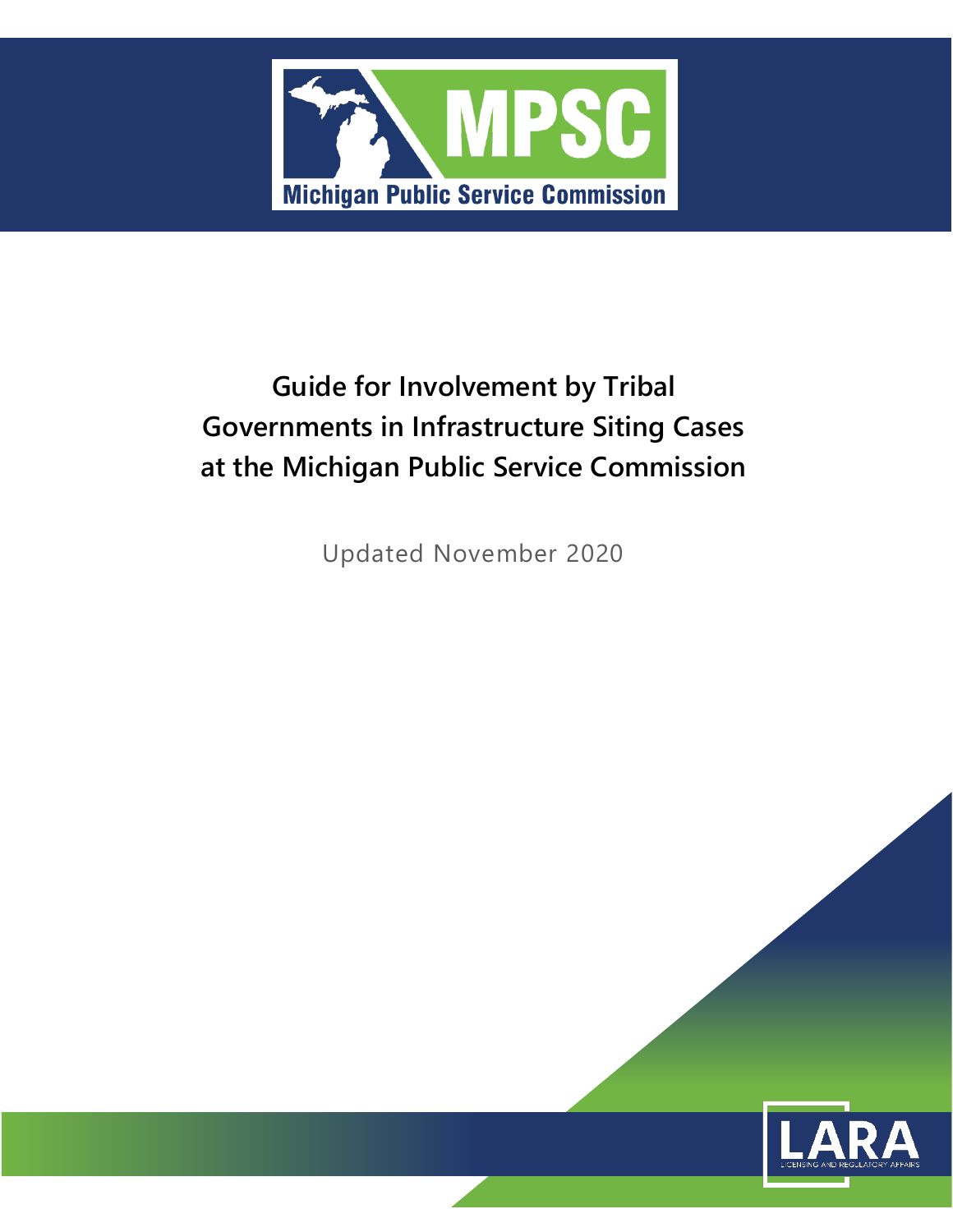This guide was developed for Tribal Governments to explain what communication to expect from the MPSC and MPSC Staff (Staff), as well as the primary options for Tribes to provide input in the following types of infrastructure siting cases involving contested case hearings at the Michigan Public Service Commission<sup>1</sup>:

- Electric transmission line siting under Act 30 of 1995
- Electric certificate of necessity or integrated resource plans under Act 341 of  $2016^2$
- Oil or other liquid pipeline siting under Act 16 of 1929
- Intrastate natural gas pipelines under Act 9 of 1929

For all of the above-referenced contested cases, the MPSC will identify whether the proposed activity may be appropriate for Tribal consultation as described in Executive Directive No. 2019- 17. If so, the MPSC will provide initial outreach to Tribal Governments as described below:

*Email update:* The MPSC will provide an email to Tribal Governments with a link to the application and case file in the MPSC's "e-dockets" system. The email will provide a preliminary timing estimate and expectations for future consultation with the MPSC as described in more detail later in this guide. A Staff contact will also be provided if there are follow-up questions.

**Notice of application and contested case hearing**: The applicant will be instructed to provide notice in a form prescribed by the MPSC to all Tribal Governments in the state. The notice will include instructions on intervention and a prehearing conference date.

This document also describes the three primary methods available to Tribes to provide input in the case: Formal Intervention, Tribal Consultation with the MPSC, and Public Comment. The guide describes what participants can expect for each method regarding timing, resource requirements, and how the input can be used by the Commission. When considering involvement in an MPSC

<sup>1</sup> For purposes of this guide, the MPSC assumes these cases will be contested cases under the Michigan Administrative Procedures Act with the Commissioners subject to prohibition under state law from engaging in *ex parte* communications, meaning that the Commissioners cannot discuss legal or factual issues with any individuals, including Tribal or other local, state, or federal governmental entities. MCL 24.282.

 $2$  Siting of electric generation facilities (e.g., wind, solar, natural gas) is handled by local governments in Michigan. An integrated resource plan (IRP) lays out how an electric utility plans to meet customer needs and could include proposed investments in electric generation facilities, energy waste reduction, and other programs to reduce demand for electricity. IRPs are required at least every five years for utilities regulated by the MPSC. A utility must also file with the MPSC for a certificate of necessity (CON) for generation sources over 225 MW included in an IRP, and may file for a CON for certain other investments of more than \$100 million. In CON and IRP proceedings, the Commission does not site generation facilities, rather it considers the need and determines reasonableness and prudence of the utility's plan for cost recovery/ratemaking purposes.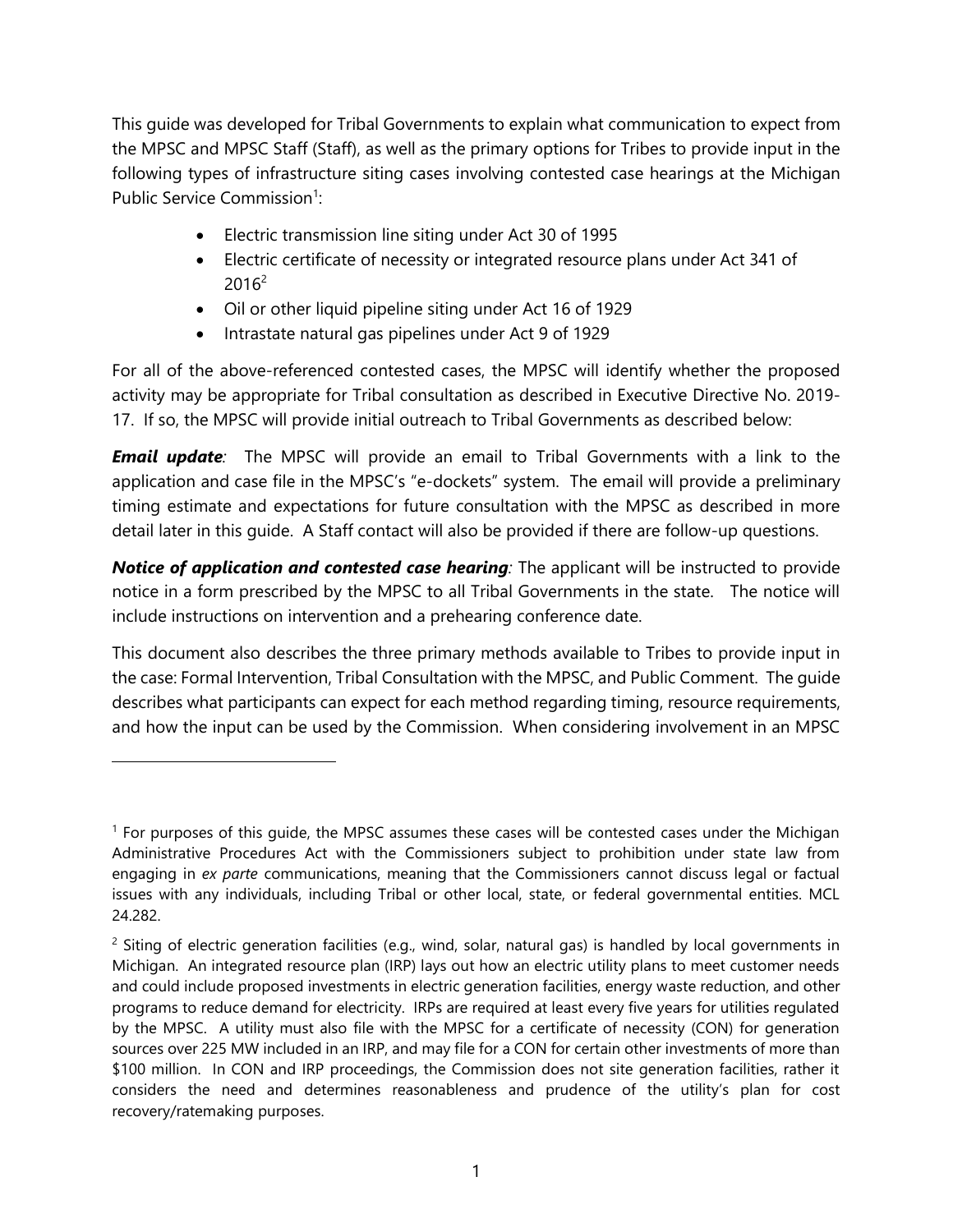case, Tribal Governments may want to consider factors such as nature of the case, level of Tribal interest in the case, and available Tribal resources to participate. In some cases, as explained further below, Tribal Governments may choose to use more than one method of involvement.

## **Formal Intervention in the Case**

**Overview:** The most influential option for involvement is to seek formal intervention as a party to the case. Tribal Governments may petition to intervene during a time period prior to the prehearing conference, typically no less than seven days before the date of the prehearing as described in the Notice of Prehearing. Historically, the petitioner for intervention must satisfy a "two-prong test" showing that (1) it has or will suffer an injury in fact; and (2) its affected interests fall within the zone of interest to be protected or regulated by statute or the constitutional guarantees in question. This is known as "intervention by right." Permissive intervention is another option, where the Commission has the discretion to permit a party to intervene in the case where that party can provide useful information to the Commission or a unique perspective on the issues in the case. If the intervention is granted by the administrative law judge (ALJ), $3$  the intervening party will have the opportunity to present evidence and arguments to be considered in the Commission's decision making. In the event that the ALJ denies the request for intervention, the ALJ's ruling may be appealed to the Commission.

If the request for intervention is granted, the intervenor will have the opportunity to choose its level of involvement in the case and whether to participate in phases such as discovery, testimony, cross examination, briefing, and other matters. If the Intervenor chooses to provide expert testimony, the expert may be subjected to cross examination by other parties in the case and any testimony that is deemed admissible will be included in the evidentiary record. Testimony, briefings, and other case filings by the intervenor will be fully considered by the Commission in its decision. The Commission's order will explain its decision in writing, including rationale for the Commission's findings and conclusions. To the extent one or more Tribes are parties to the case and present evidence and arguments for consideration by the Commission, the order will also explain how their input was considered in the final decision.<sup>4</sup> Once the MPSC case is concluded,

<sup>&</sup>lt;sup>3</sup> The administrative law judge oversees the evidentiary proceeding under the Administrative Procedures Act (MCL 24.201 et seq.) and the MPSC's Rules of Practice and Procedure (Mich Admin Code, R 792.10401 et seq.).

<sup>4</sup> Executive Directive [2019-17](https://gcc01.safelinks.protection.outlook.com/?url=https%3A%2F%2Flnks.gd%2Fl%2FeyJhbGciOiJIUzI1NiJ9.eyJidWxsZXRpbl9saW5rX2lkIjoxMDEsInVyaSI6ImJwMjpjbGljayIsImJ1bGxldGluX2lkIjoiMjAxOTEwMzEuMTIyODY4MzEiLCJ1cmwiOiJodHRwczovL2NvbnRlbnQuZ292ZGVsaXZlcnkuY29tL2F0dGFjaG1lbnRzL01JRU9HLzIwMTkvMTAvMzEvZmlsZV9hdHRhY2htZW50cy8xMzE1NDQ3L0V4ZWN1dGl2ZSUyMERpcmVjdGl2ZSUyMDIwMTktMTcucGRmIn0.7G5tzYQWi6YAXP3cgd6M0vmH81IbZKcBZQnpvy3pJ2w%2Fbr%2F70779486578-l&data=02%7C01%7Csaylort%40michigan.gov%7Cc4ef534fe5e049c4fd8e08d75e33ea25%7Cd5fb7087377742ad966a892ef47225d1%7C0%7C0%7C637081449374349120&sdata=keSfHafWH1RU2WqUVlBqQlXrgrKyBmgIiv%2FFR977ecI%3D&reserved=0) provides that as follow-up to the consultation; "the department or agency must then provide feedback to the tribe(s) involved in the consultation to explain how their input was considered in the final decision or action. This feedback must be in the form of a written communication from a senior department or agency official involved in the consultation to the most senior tribal official involved in the consultation."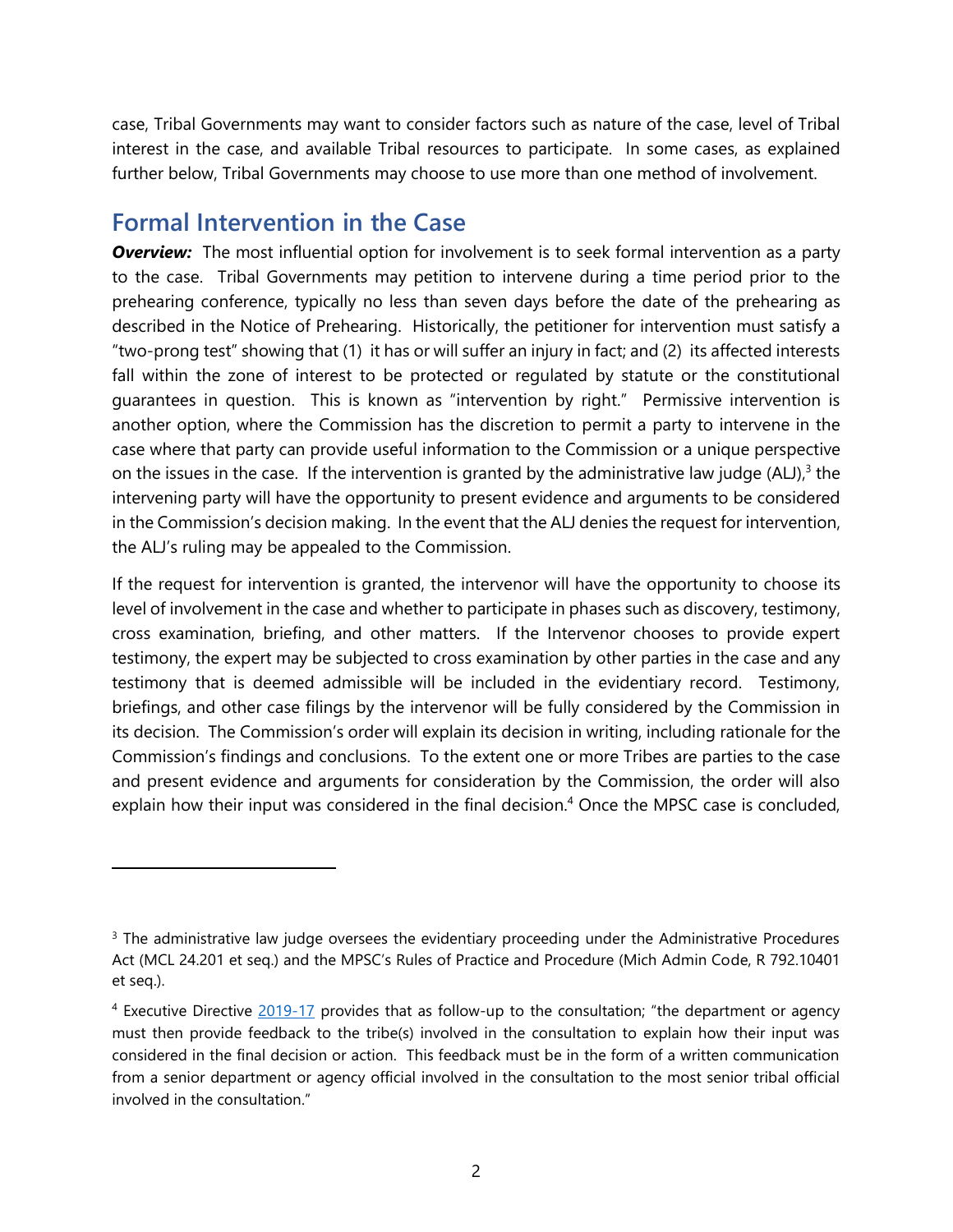intervenors will also have the ability to appeal the Commission's decision to the applicable court of law.

Advantages: Because the Commission's decisions must be based on the evidence presented in the proceeding,<sup>5</sup> the option of formal intervention is the only method of involvement that will ensure the information and positions of Tribal Governments can form the basis of findings of fact by the ALJ and the final decision by the Commission.

**Disadvantages**: Parties must submit petitions to intervene within the designated timeframe in the Notice of Prehearing. Requests for intervention may be denied by the ALJ or the Commission, or the ALJ may allow intervention with a limited scope. While intervenors can choose their level of involvement, a higher level of involvement may require significant time and expense by the intervenor, including representation by an attorney and potentially the hiring of technical experts to serve as witnesses.

## **Consultation with the MPSC**

**Overview**: The MPSC will offer two phases of consultation with Tribal Governments, an Initial Consultation and a Formal Consultation.

*Initial Consultation:* Prior to the prehearing conference, Staff will be available to meet with Tribal Governments via web/teleconference at a mutually agreed upon date and time to walk through the application and the Commission's process. Staff will seek input from Tribal Governments about initial concerns with the application or contested case process. Comments and concerns shared during the initial consultation and case overview will assist Staff in preparing for formal consultation.

**Formal Consultation**: Prior to the submittal of Staff testimony in the case,<sup>6</sup> Tribal Governments in Michigan will be invited to an in-person<sup>7</sup> formal consultation with MPSC Staff, including the

<sup>5</sup> MCL 24. 276 and 24.285; Mich Admin Code, R 792.10427.

<sup>6</sup> Like other parties in the contested case process, MPSC Staff submit "expert witness" testimony and a briefing to support their positions to the Commission. In this capacity, MPSC Staff operate independently of the Commissioners who make the final decision based on the full evidentiary record and arguments of all parties to the case.

 $<sup>7</sup>$  During the COVID-19 pandemic, or for other reasons relating to public health and safety, in-person</sup> consultations may be moved to an online or virtual platform.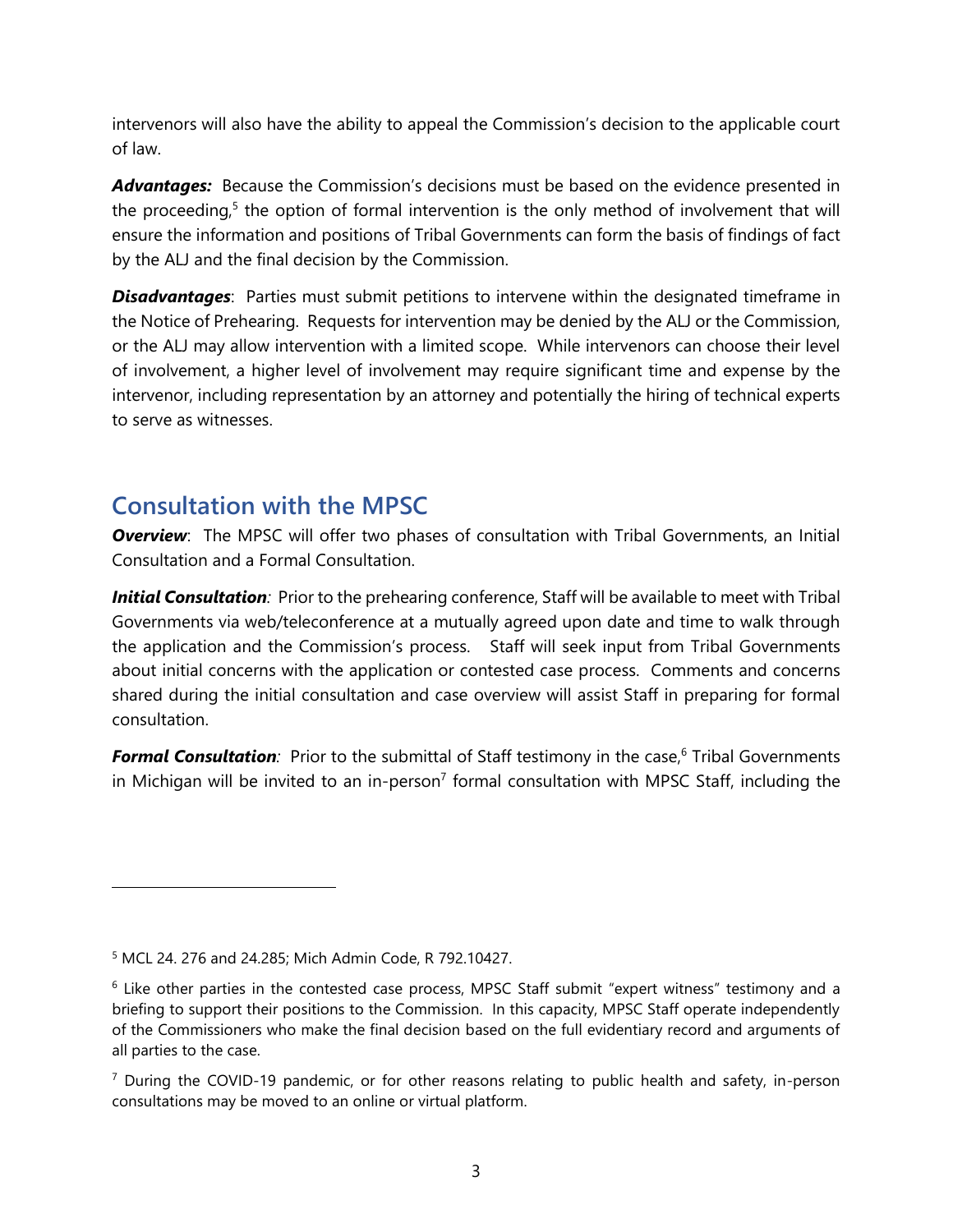chief operating officer,<sup>8</sup> Tribal liaison, and key Staff working on the case.<sup>9</sup> The specific date and location will be agreed upon between the interested Tribes, the MPSC and State Tribal Liaisons, and the Staff participants. The option to participate virtually or by phone will be offered as well. The consultation will promote open dialogue and allow all participants to review information, ask questions, voice concerns and discuss issues relating to the case and the process. Any concerns or new information discussed during the consultation will be considered by Staff as it formulates its formal position in the case. The Staff's formal position in the case may or may not agree with the position(s) of the Tribe(s) participating in consultation. The Staff will include in written testimony a summary or a transcript of the consultation process.

Additional follow-up discussions may take place at the request of Tribal Governments. Tribes that are intervenors in the case as well as non-intervening Tribes may participate in the consultation with Staff. In addition, as discussed above, the Commission's final order will explain in writing the rationale for the final decision and how input was considered.

*Advantages*: Consultation provides an opportunity to work directly with Staff to identify issues, voice concerns, and discuss the merits of the case. Discussions and information brought forth during consultation will be fully considered by Staff and may have a meaningful impact on Staff's review, testimony, and positions in the case.

**Disadvantages:** Staff cannot submit testimony on behalf of Tribes and cannot quarantee that positions of Tribes will be reflected in Staff's position presented in the contested case proceeding.

## **Public Comment**

**Overview:** Any interested person, including Tribes, may comment on a case at any point during the proceeding without filing a formal petition for leave to intervene. Comments can be used to inform Staff and Commissioners of public opinion and may raise issues or present information not previously considered. Verbal comments can be provided at Commission meetings during the allotted public comment period, at public hearings which may be held to accept public comment on the case, or at a hearing on the case as provided by the presiding officer under Rule 413 of the Commission's Rules of Practice and Procedure. In addition, written comments can be submitted via email to **mpscedockets@michigan.gov**, or by mail to: Michigan Public Service Commission, 7109 W. Saginaw Highway, Lansing, MI 48917. While not required, it is recommended that

<sup>&</sup>lt;sup>8</sup> MPSC Staff are led by the chief operating officer.

<sup>&</sup>lt;sup>9</sup> For purposes of this quide, the MPSC assumes these cases will be contested cases under the Michigan Administrative Procedures Act with the Commissioners subject to prohibition under state law from engaging in *ex parte* communications, meaning that the Commissioners cannot discuss legal or factual issues with any individuals, including Tribal or other local, state, or federal governmental entities. MCL 24.282.